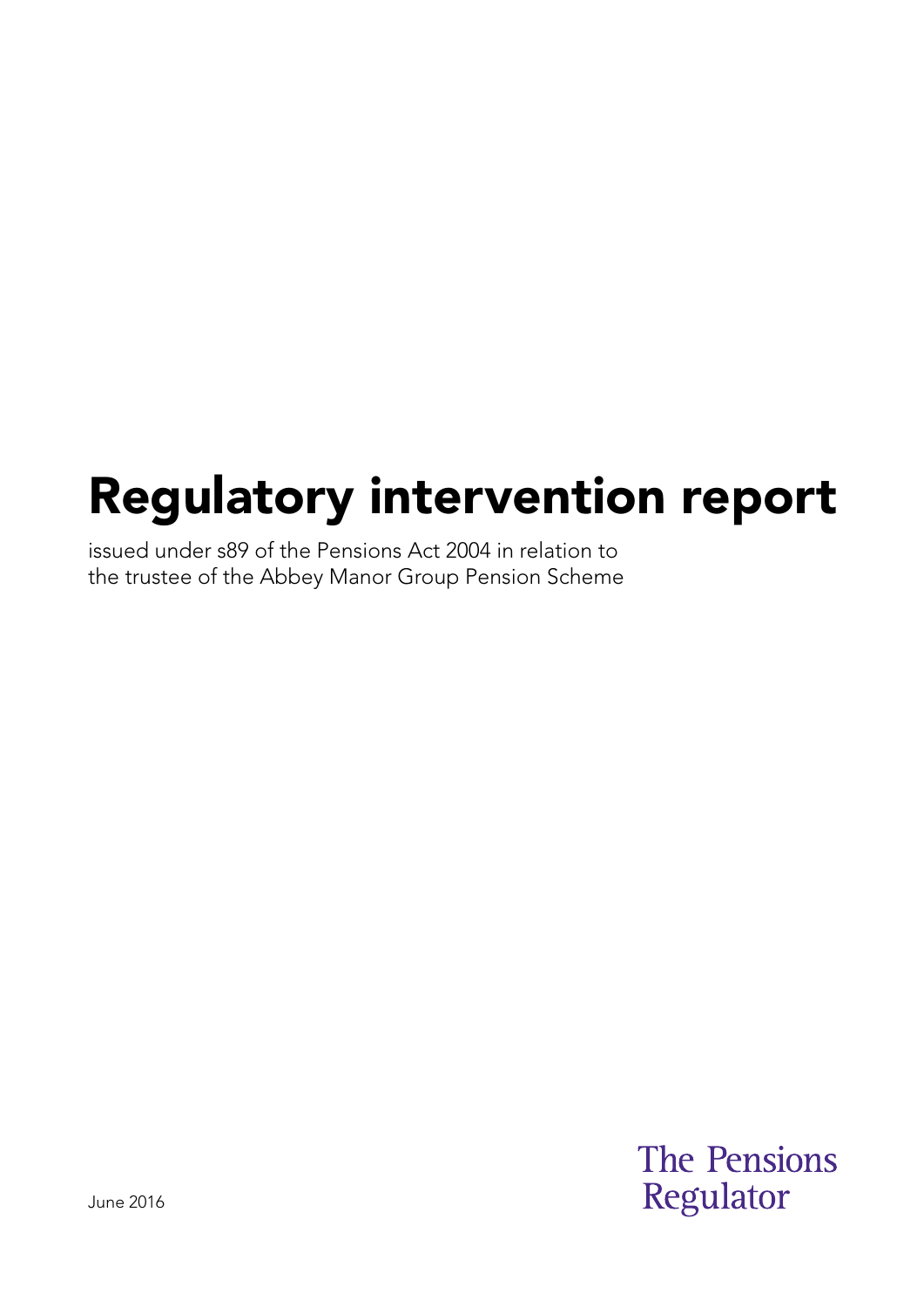## Background

On 23 March 2016 we received a breach of law report from the trustee of the Abbey Manor Group Pension Scheme ('the Scheme'), telling us that they had failed to produce a chair's statement for the Scheme. Occupational schemes providing money purchase benefits are now required by law to prepare an annual statement, signed by the chair of the trustee, within seven months of the end of each scheme year. This requirement was introduced by the new Occupational Pension Schemes (Charges and Governance) Regulations which came into force on 6 April 2015. In their report, the Scheme's trustee told us that they had quickly taken action and prepared the required statement 23 days after the breach had occurred.

#### Illustrated summary



#### Regulatory action

There is a mandatory penalty for failing to prepare a chair's statement, and we are legally obliged to give trustees a fine of between £500 and £2,000. In this case, we issued the trustee with a penalty notice on 22 April 2016, requiring them to pay a fine of £500. We generally calculate the amount of the fine with regard to scheme size, any previous breaches of this requirement and whether there is a professional trustee in place. In this case we also took into account the fact that the trustee promptly complied with their legal duty to notify us of the breach and prepared the statement, signed by the chair, soon after becoming aware that a breach had occurred. The £500 fine was paid in full on 3 May 2016.

## Our approach

We support trustees in understanding their legal duties, such as the requirement to prepare a chair's statement, in a variety of ways, including web guidance and e-newsletters. However, trustees should be aware that we are required by law to impose a penalty where this type of breach occurs. This is still the case even when, as in this instance, the trustee notifies us of the breach and takes immediate remedial action.